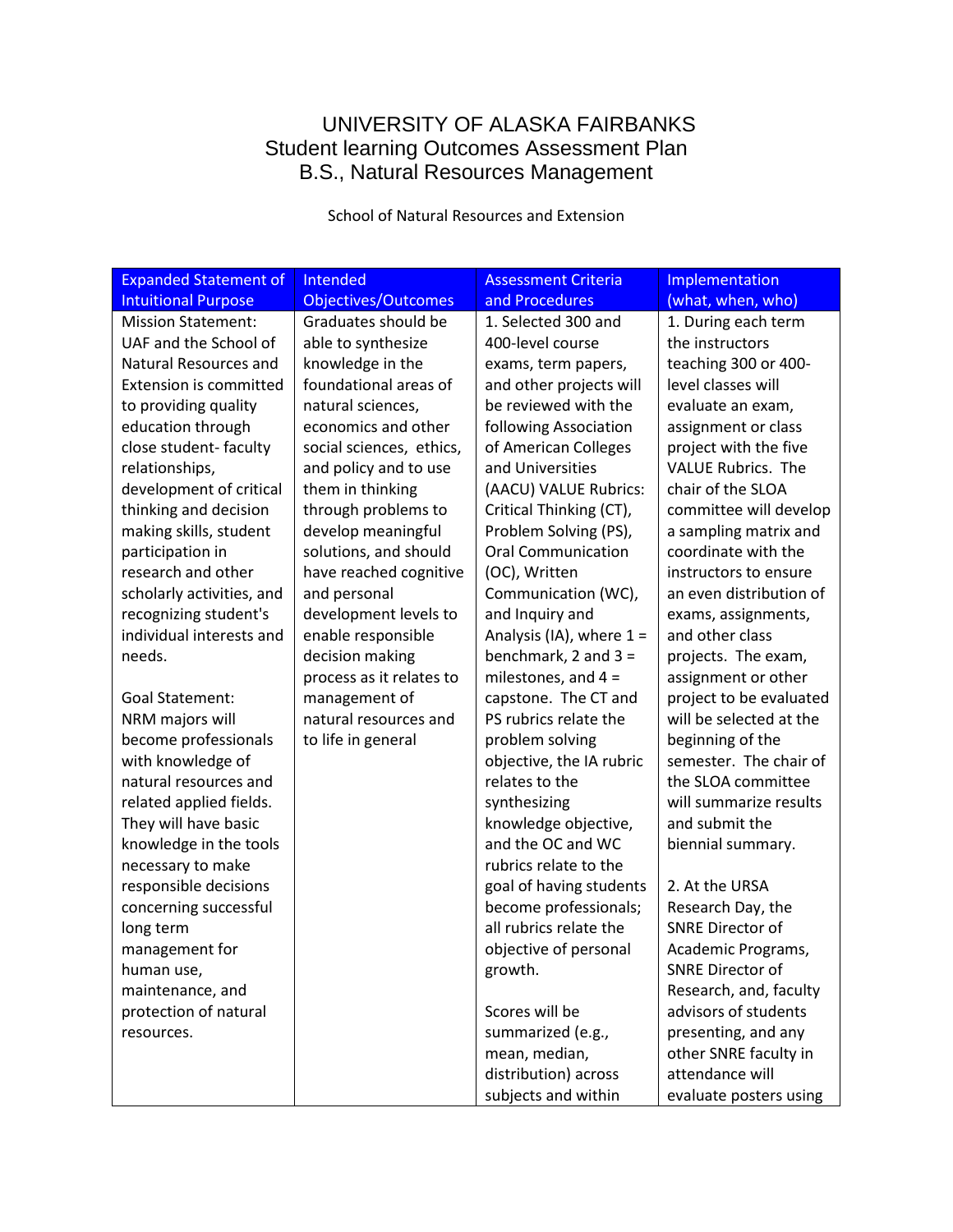|  | assignment type (e.g.,           | the VALUE Rubrics.       |
|--|----------------------------------|--------------------------|
|  | poster, exam,                    | The chair of the SLOA    |
|  | assignment, etc.).               | committee will           |
|  | Scores $\Rightarrow$ 3.0 will be | summarize results.       |
|  | taken as evidence of             |                          |
|  | competence related to            | 3. Each spring the SNRE  |
|  | the goal.                        | Director of Academic     |
|  |                                  | Programs will conduct    |
|  | 2. Posters presented by          | exit interviews with     |
|  | SNRE students at the             | graduating seniors. The  |
|  | Undergraduate                    | Director will            |
|  | Research and Scholarly           | summarize results.       |
|  | <b>Activity (URSA)</b>           |                          |
|  | Research Day and                 | 4. The Director of       |
|  | other forums (e.g.,              | <b>Academic Programs</b> |
|  | conferences) will be             | will task the academic   |
|  | evaluated with the four          | program assistant with   |
|  | VALUE rubrics (CT, PS,           | the responsibility of    |
|  | OC, & WC).                       | tracking graduates. A    |
|  |                                  | qualitative report will  |
|  | 3. The SNRE Director of          | summarize                |
|  | <b>Academic Programs</b>         | employment in the        |
|  | will conduct exit                | <b>Natural Resources</b> |
|  | interviews with                  | Management field.        |
|  | graduating students. A           |                          |
|  | semi-structured                  |                          |
|  | interview will be used,          |                          |
|  | allowing the                     |                          |
|  | identification of                |                          |
|  | barriers to achieving            |                          |
|  | learning outcomes and            |                          |
|  | elements of the                  |                          |
|  | program that                     |                          |
|  | contributed most to              |                          |
|  | learning outcomes.               |                          |
|  |                                  |                          |
|  | 4. Graduates will be             |                          |
|  | tracked to assess                |                          |
|  | career advancement.              |                          |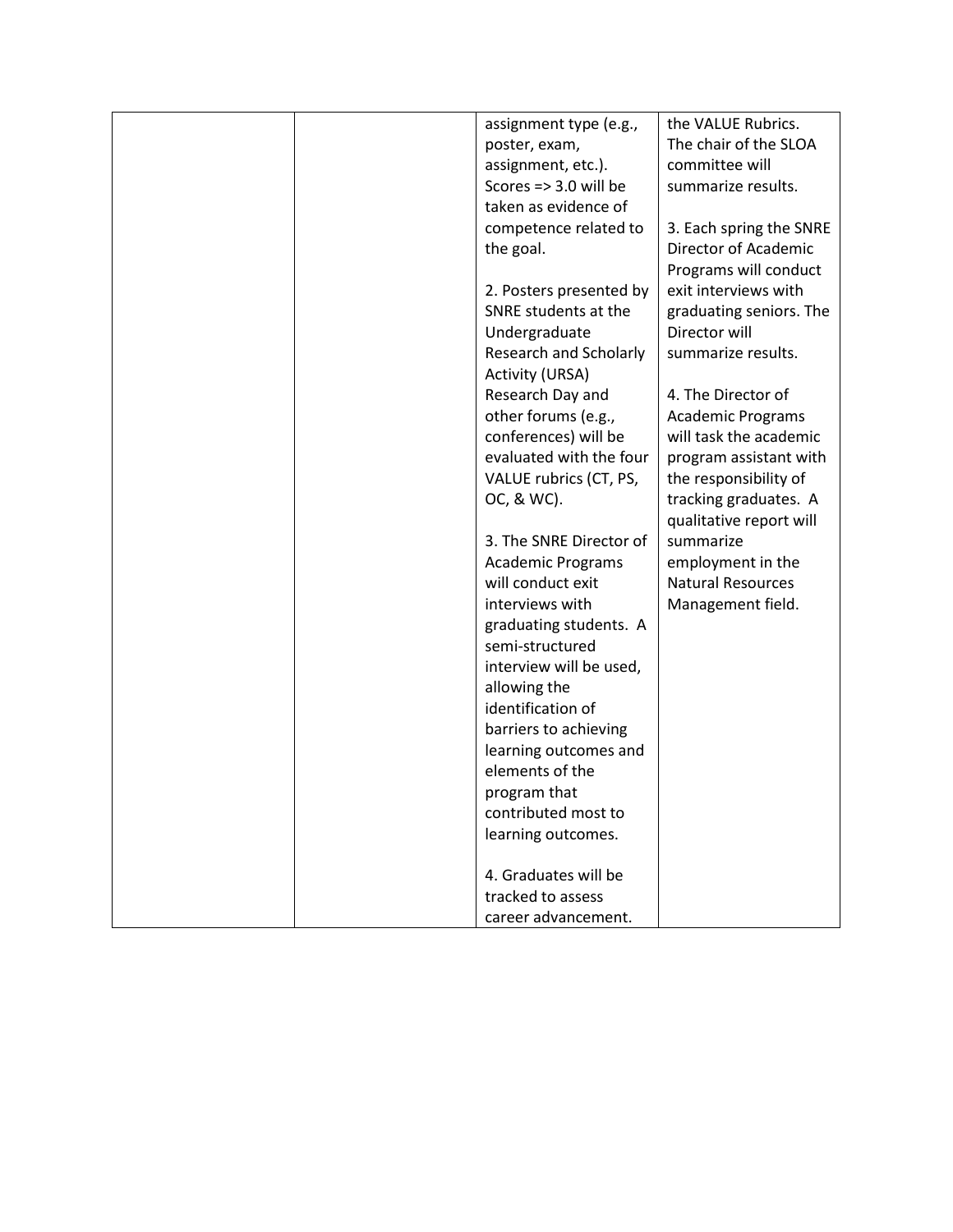# CRITICAL THINKING VALUE RUBRIC

for more information, please contact value@aacu.org



#### Definition

Critical thinking is a habit of mind characterized by the comprehensive exploration of issues, ideas, artifacts, and events before accepting or formulating an opinion or conclusion.

|                                                                                             | Capstone                                                                                                                                                                                                                                                                                                | <b>Milestones</b>                                                                                                                                                                                           |                                                                                                                                                                                                                              | <b>Benchmark</b>                                                                                                                                                          |
|---------------------------------------------------------------------------------------------|---------------------------------------------------------------------------------------------------------------------------------------------------------------------------------------------------------------------------------------------------------------------------------------------------------|-------------------------------------------------------------------------------------------------------------------------------------------------------------------------------------------------------------|------------------------------------------------------------------------------------------------------------------------------------------------------------------------------------------------------------------------------|---------------------------------------------------------------------------------------------------------------------------------------------------------------------------|
|                                                                                             |                                                                                                                                                                                                                                                                                                         | 3                                                                                                                                                                                                           | $\overline{2}$                                                                                                                                                                                                               |                                                                                                                                                                           |
| <b>Explanation of issues</b>                                                                | Issue/problem to be considered critically is<br>stated clearly and described<br>comprehensively, delivering all relevant<br>information necessary for full<br>understanding.                                                                                                                            | Issue/problem to be considered critically is<br>stated, described, and clarified so that<br>understanding is not seriously impeded by<br>omissions.                                                         | Issue/problem to be considered critically is<br>stated but description leaves some terms<br>undefined, ambiguities unexplored,<br>boundaries undetermined, and/or<br>backgrounds unknown.                                    | Issue/problem to be considered critically is<br>stated without clarification or description.                                                                              |
| Evidence<br>Selecting and using information to investigate a<br>point of view or conclusion | Information is taken from source(s) with<br>enough interpretation/evaluation to develop<br>a comprehensive analysis or synthesis.<br>Viewpoints of experts are questioned<br>thoroughly.                                                                                                                | Information is taken from source(s) with<br>enough interpretation/evaluation to develop<br>a coherent analysis or synthesis.<br>Viewpoints of experts are subject to<br>questioning.                        | Information is taken from source(s) with<br>some interpretation/evaluation, but not<br>enough to develop a coherent analysis or<br>synthesis.<br>Viewpoints of experts are taken as mostly<br>fact, with little questioning. | Information is taken from source(s) without<br>any interpretation/evaluation.<br>Viewpoints of experts are taken as fact,<br>without question.                            |
| Influence of context and assumptions                                                        | Thoroughly (systematically and<br>methodically) analyzes own and others'<br>assumptions and carefully evaluates the<br>relevance of contexts when presenting a<br>position.                                                                                                                             | Identifies own and others' assumptions and<br>several relevant contexts when presenting a<br>position.                                                                                                      | Questions some assumptions. Identifies<br>several relevant contexts when presenting a<br>position. May be more aware of others'<br>assumptions than one's own (or vice versa).                                               | Shows an emerging awareness of present<br>assumptions (sometimes labels assertions as<br>assumptions).<br>Begins to identify some contexts when<br>presenting a position. |
| Student's position (perspective,<br>thesis/hypothesis)                                      | Specific position (perspective,<br>thesis/hypothesis) is imaginative, taking into<br>account the complexities of an issue.<br>Limits of position (perspective,<br>thesis/hypothesis) are acknowledged.<br>Others' points of vieware synthesized<br>within position (perspective,<br>thesis/hypothesis). | Specific position (perspective,<br>thesis/hypothesis) takes into account the<br>complexities of an issue.<br>Others' points of vieware acknowledged<br>within position (perspective,<br>thesis/hypothesis). | Specific position (perspective,<br>thesis/hypothesis) acknowledges different<br>sides of an issue.                                                                                                                           | Specific position (perspective,<br>thesis/hypothesis) is stated, but is simplistic<br>and obvious.                                                                        |
| <b>Conclusions and related outcomes</b><br>(implications and consequences)                  | Conclusions and related outcomes<br>(consequences and implications) are logical<br>and reflect student's informed evaluation<br>and ability to place evidence and<br>perspectives discussed in priority order.                                                                                          | Conclusion is logically tied to a range of<br>information, including opposing viewpoints;<br>related outcomes (consequences and<br>implications) are identified clearly.                                    | Conclusion is logically tied to information<br>(because information is chosen to fit the<br>desired conclusion); some related outcomes<br>(consequences and implications) are<br>identified clearly.                         | Conclusion is inconsistently tied to some of<br>the information discussed; related outcomes<br>(consequences and implications) are<br>oversimplified.                     |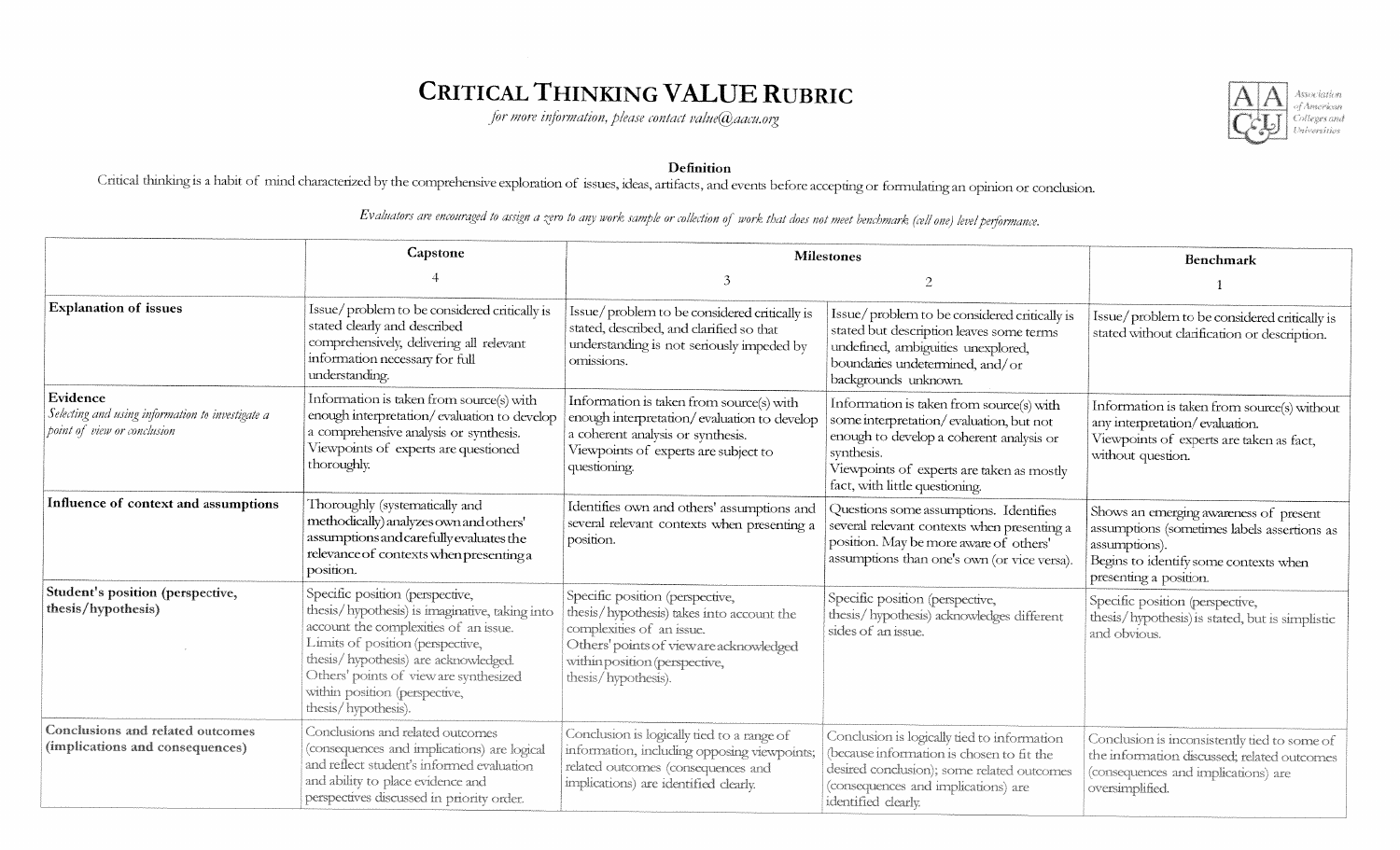### PROBLEM SOLVING VALUE RUBRIC

for more information, please contact value@aacu.org



Definition

Problem solving is the process of designing, evaluating, and implementing a strategy to answer an open-ended question or achieve a desired goal.

|                                     | Capstone                                                                                                                                                                                                                                                                                                       | <b>Milestones</b>                                                                                                                                                                                                                                            |                                                                                                                                                                                                                                             | <b>Benchmark</b>                                                                                                                                                                                                                                                      |
|-------------------------------------|----------------------------------------------------------------------------------------------------------------------------------------------------------------------------------------------------------------------------------------------------------------------------------------------------------------|--------------------------------------------------------------------------------------------------------------------------------------------------------------------------------------------------------------------------------------------------------------|---------------------------------------------------------------------------------------------------------------------------------------------------------------------------------------------------------------------------------------------|-----------------------------------------------------------------------------------------------------------------------------------------------------------------------------------------------------------------------------------------------------------------------|
|                                     |                                                                                                                                                                                                                                                                                                                |                                                                                                                                                                                                                                                              |                                                                                                                                                                                                                                             |                                                                                                                                                                                                                                                                       |
| Define Problem                      | Demonstrates the ability to construct a clear<br>and insightful problem statement with<br>evidence of all relevant contextual factors.                                                                                                                                                                         | Demonstrates the ability to construct a<br>problem statement with evidence of most<br>relevant contextual factors, and problem<br>statement is adequately detailed.                                                                                          | Begins to demonstrate the ability to<br>construct a problem statement with<br>evidence of most relevant contextual<br>factors, but problem statement is superficial.                                                                        | Demonstrates a limited ability in identifying<br>a problem statement or related contextual<br>factors.                                                                                                                                                                |
| <b>Identify Strategies</b>          | Identifies multiple approaches for solving<br>the problem that apply within a specific<br>context.                                                                                                                                                                                                             | Identifies multiple approaches for solving<br>the problem, only some of which apply<br>within a specific context.                                                                                                                                            | Identifies only a single approach for solving<br>the problem that does apply within a<br>specific context.                                                                                                                                  | Identifies one or more approaches for<br>solving the problem that do not apply<br>within a specific context.                                                                                                                                                          |
| <b>Propose Solutions/Hypotheses</b> | Proposes one or more solutions/hypotheses<br>that indicates a deep comprehension of the<br>problem. Solution/hypotheses are sensitive<br>to contextual factors as well as all of the<br>following: ethical, logical, and cultural<br>dimensions of the problem.                                                | Proposes one or more solutions/hypotheses<br>that indicates comprehension of the<br>problem. Solutions/hypotheses are sensitive<br>to contextual factors as well as the one of<br>the following: ethical, logical, or cultural<br>dimensions of the problem. | Proposes one solution/hypothesis that is<br>"off the shelf" rather than individually<br>designed to address the specific contextual<br>factors of the problem.                                                                              | Proposes a solution/hypothesis that is<br>difficult to evaluate because it is vague or<br>only indirectly addresses the problem<br>statement.                                                                                                                         |
| <b>Evaluate Potential Solutions</b> | E valuation of solutions is deep and elegant<br>(for example, contains thorough and<br>insightful explanation) and includes, deeply<br>and thoroughly, all of the following:<br>considers history of problem, reviews<br>logic/reasoning, examines feasibility of<br>solution, and weighs impacts of solution. | Evaluation of solutions is adequate (for<br>example, contains thorough explanation)<br>and includes the following: considers history<br>of problem, reviews logic/reasoning,<br>examines feasibility of solution, and weighs<br>impacts of solution.         | Evaluation of solutions is brief (for<br>example, explanation lacks depth) and<br>includes the following: considers history of<br>problem, reviews logic/reasoning, examines<br>feasibility of solution, and weighs impacts<br>of solution. | Evaluation of solutions is superficial (for<br>example, contains cursory, surface level<br>explanation) and includes the following:<br>considers history of problem, reviews<br>logic/reasoning, examines feasibility of<br>solution, and weighs impacts of solution. |
| <b>Implement Solution</b>           | Implements the solution in a manner that<br>addresses thoroughly and deeply multiple<br>contextual factors of the problem.                                                                                                                                                                                     | Implements the solution in a manner that<br>addresses multiple contextual factors of the<br>problem in a surface manner.                                                                                                                                     | Implements the solution in a manner that<br>addresses the problem statement but ignores<br>relevant contextual factors.                                                                                                                     | Implements the solution in a manner that<br>does not directly address the problem<br>statement.                                                                                                                                                                       |
| <b>Evaluate Outcomes</b>            | Reviews results relative to the problem<br>defined with thorough, specific<br>considerations of need for further work.                                                                                                                                                                                         | Reviews results relative to the problem<br>defined with some consideration of need<br>for further work.                                                                                                                                                      | Reviews results in terms of the problem<br>defined with little, if any, consideration of<br>need for further work.                                                                                                                          | Reviews results superficially in terms of the<br>problem defined with no consideration of<br>need for further work                                                                                                                                                    |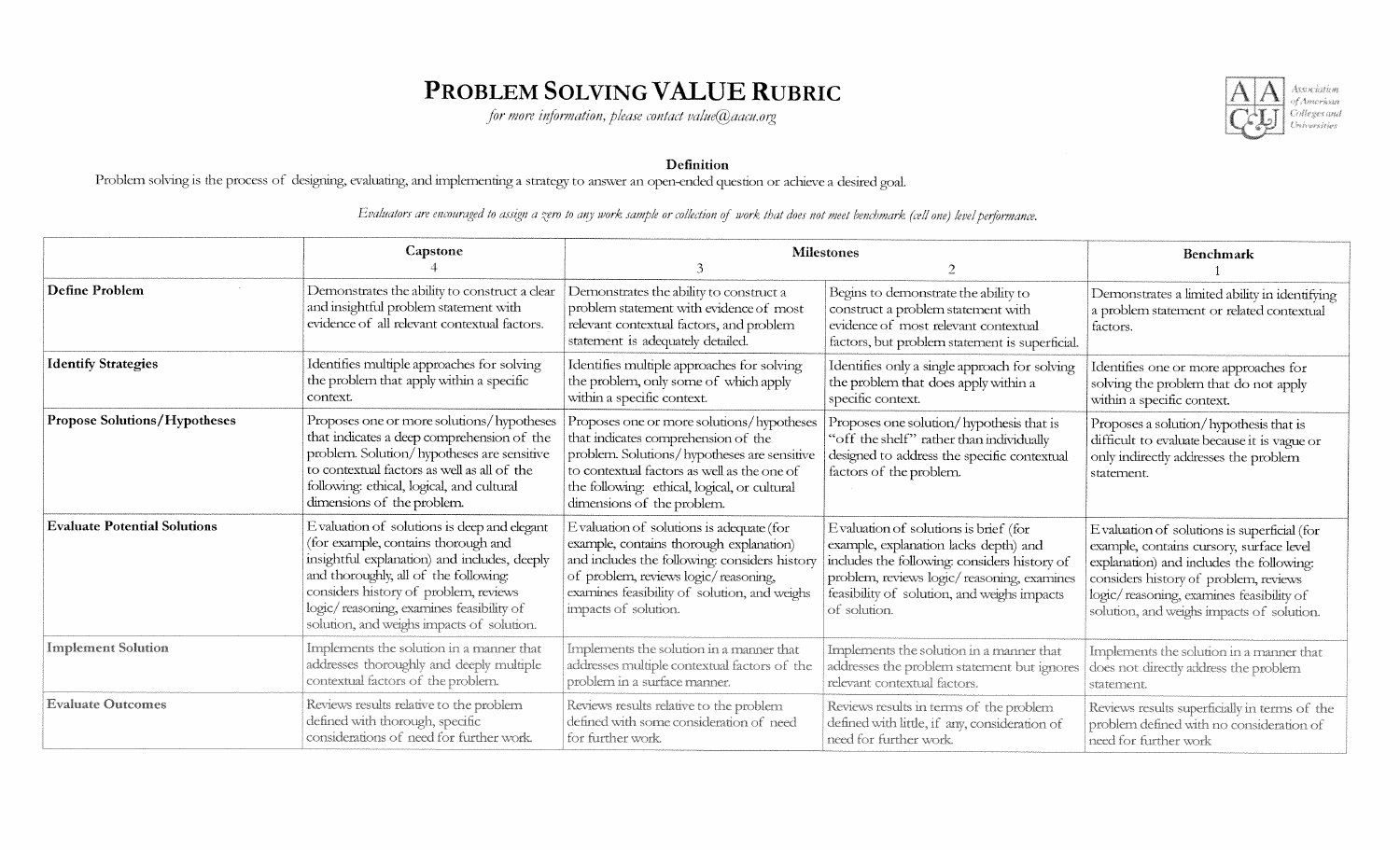### ORAL COMMUNICATION VALUE RUBRIC

for more information, please contact value  $@$  aacu.org



### Definition

Oral communication is a prepared, purposeful presentation designed to increase knowledge, to foster understanding, or to promote change in the listeners' attitudes, values, beliefs, or behaviors.

|                            | Capstone                                                                                                                                                                                                                                                                                                                                   | <b>Milestones</b>                                                                                                                                                                                                                                                                                             |                                                                                                                                                                                                                                                                                                               | Benchmark                                                                                                                                                                                                                                                                                                         |
|----------------------------|--------------------------------------------------------------------------------------------------------------------------------------------------------------------------------------------------------------------------------------------------------------------------------------------------------------------------------------------|---------------------------------------------------------------------------------------------------------------------------------------------------------------------------------------------------------------------------------------------------------------------------------------------------------------|---------------------------------------------------------------------------------------------------------------------------------------------------------------------------------------------------------------------------------------------------------------------------------------------------------------|-------------------------------------------------------------------------------------------------------------------------------------------------------------------------------------------------------------------------------------------------------------------------------------------------------------------|
| Organization               | Organizational pattern (specific<br>introduction and conclusion, sequenced<br>material within the body, and transitions)<br>is clearly and consistently observable and<br>is skillful and makes the content of the<br>presentation cohesive.                                                                                               | Organizational pattern (specific<br>introduction and conclusion, sequenced<br>material within the body, and transitions)<br>is clearly and consistently observable<br>within the presentation.                                                                                                                | Organizational pattern (specific<br>introduction and conclusion, sequenced<br>material within the body, and transitions)<br>is intermittently observable within the<br>presentation.                                                                                                                          | Organizational pattern (specific<br>introduction and conclusion, sequenced<br>material within the body, and transitions)<br>is not observable within the presentation.                                                                                                                                            |
| Language                   | L anguage choices are imaginative,<br>memorable, and compelling, and enhance<br>the effectiveness of the presentation.<br>L anguage in presentation is appropriate to<br>audience.                                                                                                                                                         | Language choices are thoughtful and<br>generally support the effectiveness of the<br>presentation. L anguage in presentation is<br>appropriate to audience.                                                                                                                                                   | L anguage choices are mundane and<br>commonplace and partially support the<br>effectiveness of the presentation.<br>L anguage in presentation is appropriate to<br>audience.                                                                                                                                  | Language choices are unclear and<br>minimally support the effectiveness of the<br>presentation. L anguage in presentation is<br>not appropriate to audience.                                                                                                                                                      |
| Delivery                   | Delivery techniques (posture, gesture, eye<br>contact, and vocal expressiveness) make<br>the presentation compelling, and speaker<br>appears polished and confident.                                                                                                                                                                       | Delivery techniques (posture, gesture, eye<br>contact, and vocal expressiveness) make<br>the presentation interesting, and speaker<br>appears comfortable.                                                                                                                                                    | Delivery techniques (posture, gesture, eye<br>contact, and vocal expressiveness) make<br>the presentation understandable, and<br>speaker appears tentative.                                                                                                                                                   | Delivery techniques (posture, gesture, eye<br>contact, and vocal expressiveness) detract<br>from the understandability of the<br>presentation, and speaker appears<br>uncomfortable.                                                                                                                              |
| <b>Supporting Material</b> | A variety of types of supporting materials<br>(explanations, examples, illustrations,<br>statistics, analogies, quotations from<br>relevant authorities) make appropriate<br>reference to information or analysis that<br>significantly supports the presentation or<br>establishes the presenter's<br>credibility/authority on the topic. | Supporting materials (explanations,<br>examples, illustrations, statistics, analogies,<br>quotations from relevant authorities) make<br>appropriate reference to information or<br>analysis that generally supports the<br>presentation or establishes the presenter's<br>credibility/authority on the topic. | Supporting materials (explanations,<br>examples, illustrations, statistics, analogies,<br>quotations from relevant authorities) make<br>appropriate reference to information or<br>analysis that partially supports the<br>presentation or establishes the presenter's<br>credibility/authority on the topic. | Insufficient supporting materials<br>(explanations, examples, illustrations,<br>statistics, analogies, quotations from<br>relevant authorities) make reference to<br>information or analysis that minimally<br>supports the presentation or establishes<br>the presenter's credibility/authority on the<br>topic. |
| <b>Central Message</b>     | Central message is compelling (precisely<br>stated, appropriately repeated, memorable,<br>and strongly supported.)                                                                                                                                                                                                                         | Central message is clear and consistent<br>with the supporting material.                                                                                                                                                                                                                                      | Central message is basically<br>understandable but is not often repeated<br>and is not memorable.                                                                                                                                                                                                             | Central message can be deduced, but is<br>not explicitly stated in the presentation.                                                                                                                                                                                                                              |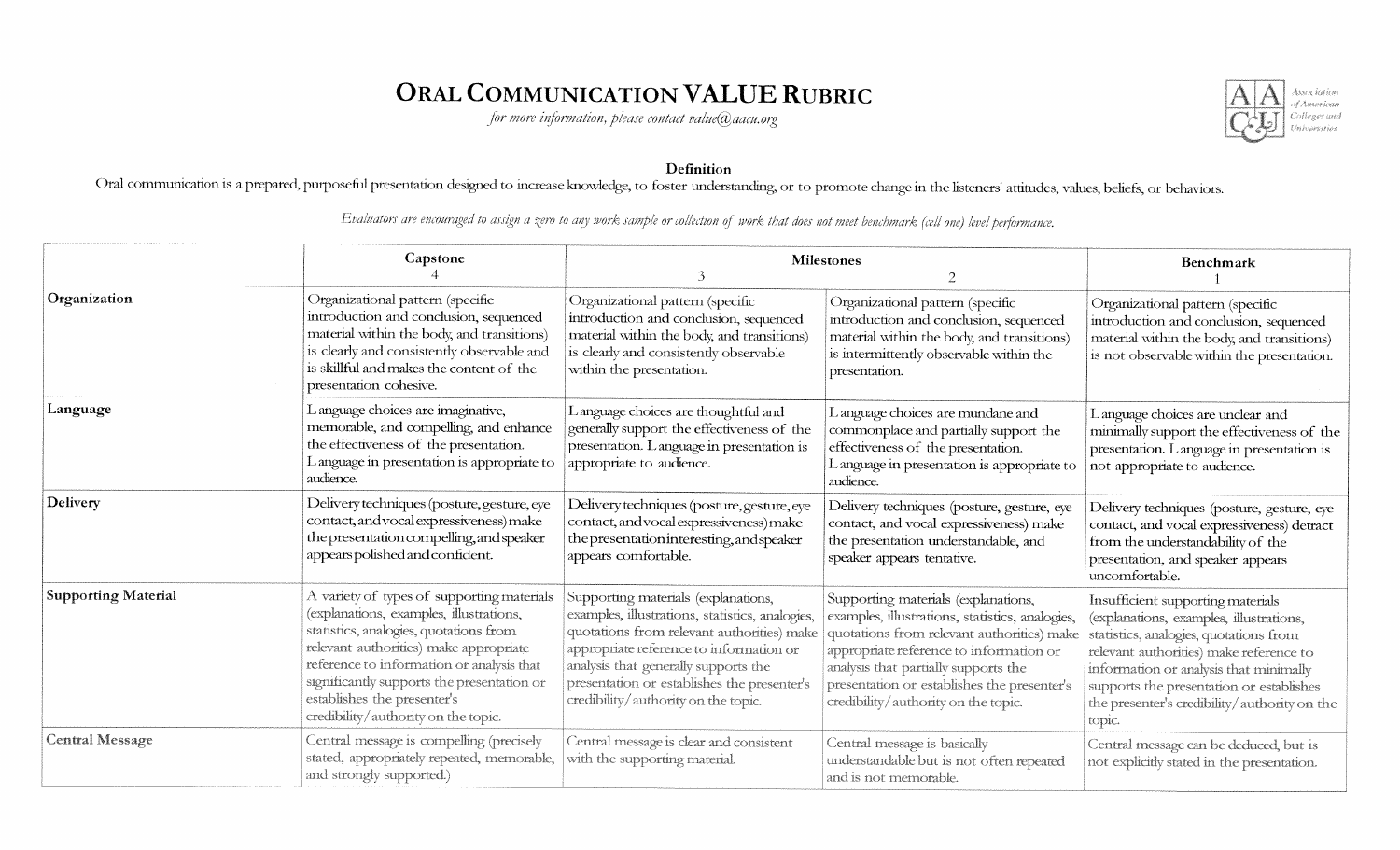# **WRITTEN COMMUNICATION VALUE RUBRIC**

for more information, please contact value@aacu.org



#### Definition

Written communication is the development and expression of ideas in writing. Written communication involves learning to work in many genres and styles. It can involve working with many different writing technologies, and mixing texts, data, and images. Written communication abilities develop through iterative experiences across the curriculum.

|                                                                                                                                                                                            | Capstone                                                                                                                                                                                                                                                  | <b>Milestones</b>                                                                                                                                                                                 |                                                                                                                                                                            | <b>Benchmark</b>                                                                                                                                              |
|--------------------------------------------------------------------------------------------------------------------------------------------------------------------------------------------|-----------------------------------------------------------------------------------------------------------------------------------------------------------------------------------------------------------------------------------------------------------|---------------------------------------------------------------------------------------------------------------------------------------------------------------------------------------------------|----------------------------------------------------------------------------------------------------------------------------------------------------------------------------|---------------------------------------------------------------------------------------------------------------------------------------------------------------|
|                                                                                                                                                                                            |                                                                                                                                                                                                                                                           |                                                                                                                                                                                                   |                                                                                                                                                                            |                                                                                                                                                               |
| <b>Context of and Purpose for Writing</b><br>Includes considerations of audience,<br>purpose, and the circumstances<br>surrounding the writing task( $s$ ).                                | Demonstrates a thorough understanding<br>of context, audience, and purpose that is<br>responsive to the assigned task(s) and<br>focuses all elements of the work.                                                                                         | Demonstrates adequate consideration of<br>context, audience, and purpose and a<br>clear focus on the assigned task(s) (e.g.,<br>the task aligns with audience, purpose,<br>and context).          | Demonstrates awareness of context,<br>audience, purpose, and to the assigned<br>tasks(s) (e.g., begins to show awareness<br>of audience's perceptions and<br>assumptions). | Demonstrates minimal attention to<br>context, audience, purpose, and to the<br>assigned tasks $(s)$ (e.g., expectation of<br>instructor or self as audience). |
| <b>Content Development</b>                                                                                                                                                                 | Uses appropriate, relevant, and<br>compelling content to illustrate mastery<br>of the subject, conveying the writer's<br>understanding, and shaping the whole<br>work.                                                                                    | Uses appropriate, relevant, and<br>compelling content to explore ideas<br>within the context of the discipline and<br>shape the whole work.                                                       | Uses appropriate and relevant content to<br>develop and explore ideas through most<br>of the work.                                                                         | Uses appropriate and relevant content to<br>develop simple ideas in some parts of the<br>work.                                                                |
| <b>Genre and Disciplinary Conventions</b><br>Formal and informal rules inherent in<br>the expectations for writing in particular<br>forms and/or academic fields (please see<br>glossary). | Demonstrates detailed attention to and<br>successful execution of a wide range of<br>conventions particular to a specific<br>discipline and/or writing task (s)<br>including organization, content,<br>presentation, formatting, and stylistic<br>choices | Demonstrates consistent use of<br>important conventions particular to a<br>specific discipline and/or writing task(s),<br>including organization, content,<br>presentation, and stylistic choices | Follows expectations appropriate to a<br>specific discipline and/or writing $task(s)$<br>for basic organization, content, and<br>presentation                              | Attempts to use a consistent system for<br>basic organization and presentation.                                                                               |
| <b>Sources and Evidence</b>                                                                                                                                                                | Demonstrates skillful use of high-<br>quality, credible, relevant sources to<br>develop ideas that are appropriate for the<br>discipline and genre of the writing                                                                                         | Demonstrates consistent use of credible,<br>relevant sources to support ideas that are<br>situated within the discipline and genre<br>of the writing.                                             | Demonstrates an attempt to use credible<br>and/or relevant sources to support ideas<br>that are appropriate for the discipline and<br>genre of the writing.                | Demonstrates an attempt to use sources<br>to support ideas in the writing.                                                                                    |
| <b>Control of Syntax and Mechanics</b>                                                                                                                                                     | Uses graceful language that skillfully<br>communicates meaning to readers with<br>clarity and fluency, and is virtually error-<br>free.                                                                                                                   | Uses straightforward language that<br>generally conveys meaning to readers.<br>The language in the portfolio has few<br>errors.                                                                   | Uses language that generally conveys<br>meaning to readers with clarity, although<br>writing may include some errors.                                                      | Uses language that sometimes impedes<br>meaning because of errors in usage.                                                                                   |